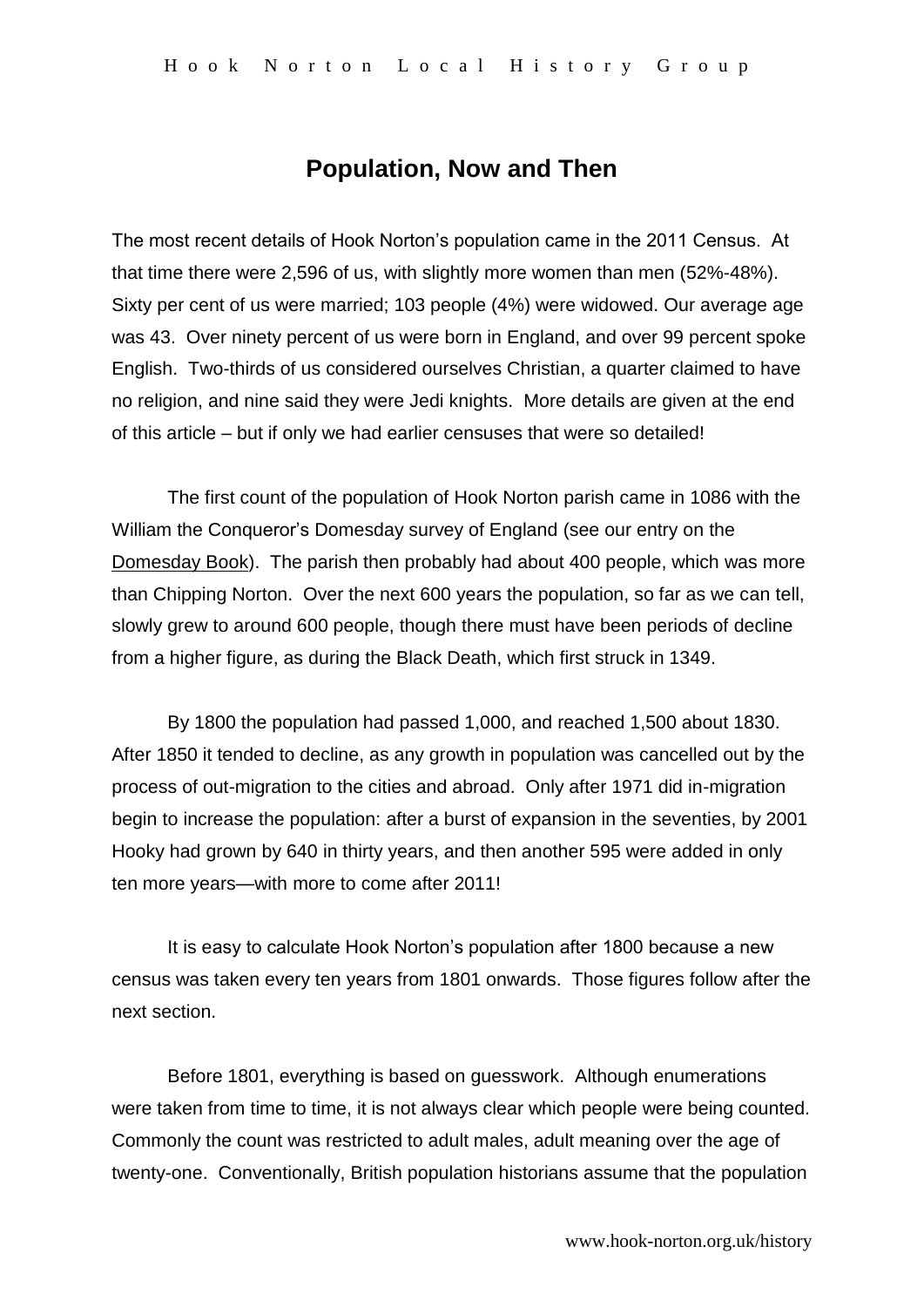was made up of roughly equal thirds of adult males, adult females, and children (who of course covered a shorter age range, many of them dying before adulthood). On that basis, a count of adult males has to be multiplied by three to learn the likely total population.

#### **Before 1801**

1

We have no estimates for the Anglo-Saxon period or before. What follow are random counts that have survived, which are usually vague about who was actually being counted; this makes it difficult to extrapolate the total population of the parish from them.

Domesday Book in 1086 found 84 landholders of various kinds, which older local historians translated into a total population of between 350 and 450; that can be averaged out at Margaret Dickins's suggested figure of about 400. Percy Hackling found various counts for the Middle Ages but their meaning is not clear enough to allow a calculation of total population. They are the Lincoln Farthing Quota of 1200  $(= 360)$ , and two counts for 1278 ( $= 260$ ) and 1449 ( $= 570$ ), but who was being counted? A further survey in 1548 claimed there were just 60 people in Hook Norton parish old enough to take communion, that is, over 16 years of age, which is puzzling unless It implies many were boycotting the newly Reformed Anglican church.<sup>1</sup>

The most usable counts were taken in the mid-seventeenth century when demographic historians think the English population was static, and so the counts should be comparable. In 1642 all persons over the age of 18 were required to take an oath in support of the Protestant religion; only "men" took it in Hook Norton, where every man in the parish was said to have sworn it. There were 197 of them, suggesting there were about 400 men and women over 18 and a total population of about 600.<sup>2</sup> In 1676 an ecclesiastical census found 434 people old enough to take Communion (i.e., over the age of 16), which, after allowing for those aged 16-18, is

<sup>1</sup> Rose Graham, ed., *The Chantry Certificates for Oxfordshire* (London: A.R. Mowbray, 1920), pages 39, 142.

<sup>2</sup> Christopher S.A. Dobson, ed., "Oxfordshire Protestation Returns, 1641-1642", *Oxfordshire Record Society*, vol. 36 (1955), pages 58-60; Dickins,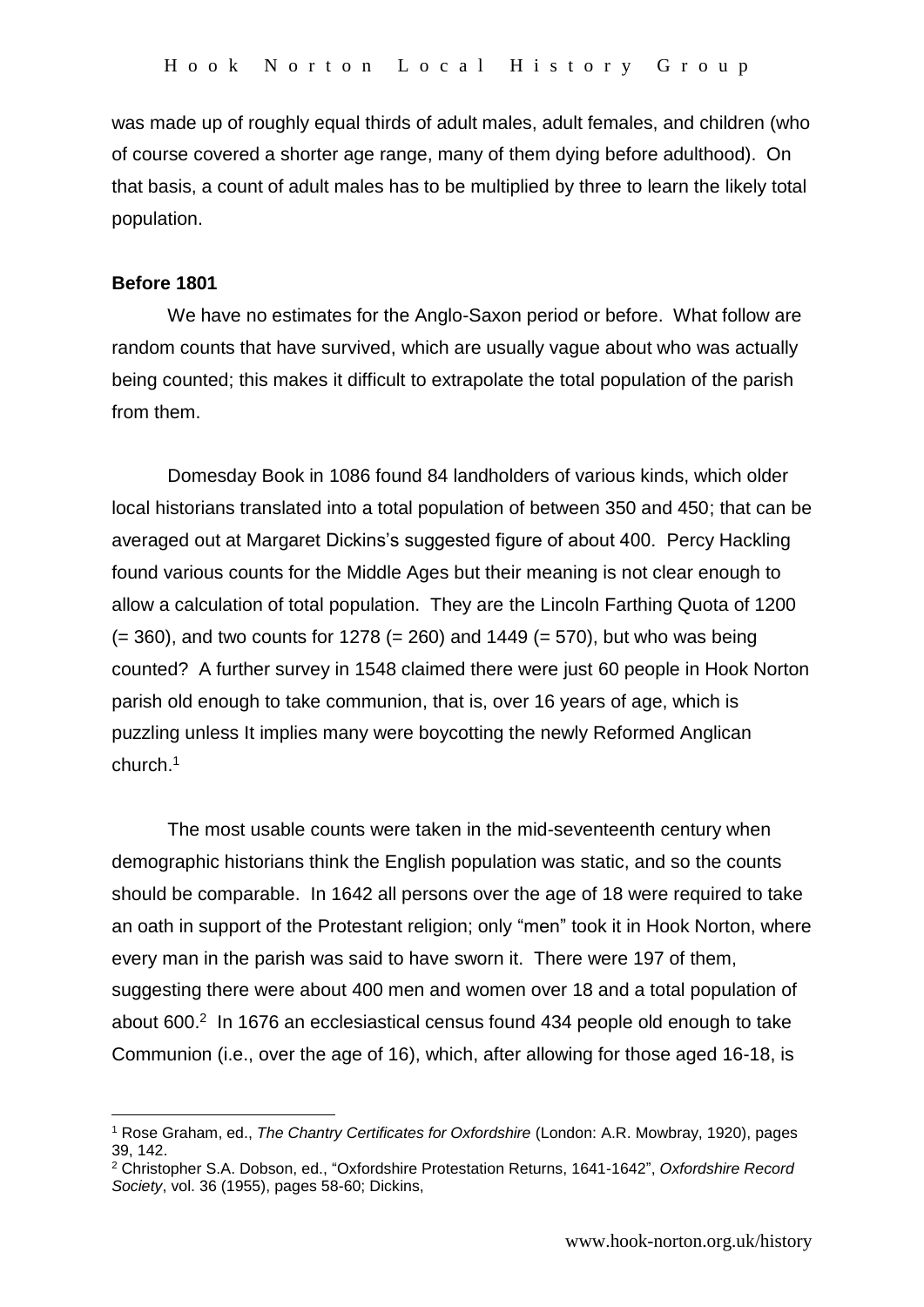compatible with the 1642 figure, and again suggests a total population of just over 600.<sup>3</sup>

Demographic historians suggest that the English population as a whole doubled between 1676 and 1801. Hook Norton reached only 1,032 by 1801, which suggests that the parish grew more slowly than the national average in the eighteenth century. The Bishop's Visitation in 1738 reported that there were "160 houses and upwards" in the parish, which, at the national average of 4.5 persons per household, would give Hook Norton a population of 720 "and upwards". That would suggest that population growth accelerated significantly in the last sixty years of the century. 4

## **Since 1801**

1

The national census has given the following totals for Hook Norton's population, though it is not clear that the area was always defined in the same way or restricted just to Hook Norton parish:

| 1801 | 1,032                                                        |
|------|--------------------------------------------------------------|
| 1811 | 1,129                                                        |
| 1821 | 1,351                                                        |
| 1831 | 1,506                                                        |
| 1841 | 1,525 (includes 103 in the lunatic asylum, including staff). |
| 1851 | 1,496                                                        |

<sup>3</sup> Anne Whiteman with Mary Clapinson, eds., *The Compton Census of 1676: A Critical Collection* (London; Oxford University Press, 1986), pages 421. Historians have worked out a formula for checking these figures from the Hearth Tax returns for the 1660s. Unfortunately when applied to Hook Norton, these returns seem to suggest that that either our households were on average unusually large (5.4 persons) or, if they approximated the national average of 4.5 or even 4.25 persons each, our population numbered only 400. Whiteman, pages lx-lxxiii; Maureen B. Weinstock, ed., "Hearth Tax Returns: Oxfordshire, 1665", *Oxfordshire Record Series*, vol. 21 (1940), pages 163- 164. Using these figures, Kate Tiller calculated the population in 1676 at around 720. Tiller, "Hook Norton, Oxfordshire: An Open Village", in Joan Thirsk, ed., *The English Rural Landscape* (Oxford, 2000), page 287.

<sup>4</sup> If Hook Norton had more persons in its average household, as considered in the previous note, its population in 1738 could have been as high as 864. A. Lloyd Jukes, ed., "Articles of Enquiry Addressed to the Clergy of the Diocese of Oxford at the Primary Visitation of Dr Thomas Secker, 1738", *Oxfordshire Record Society*, vol. 38 (1957), pages 83-84. Using the same source, Percy Hackling and Reginald Dand calculated the 1738 population at near 700. See their papers in the Village Archive.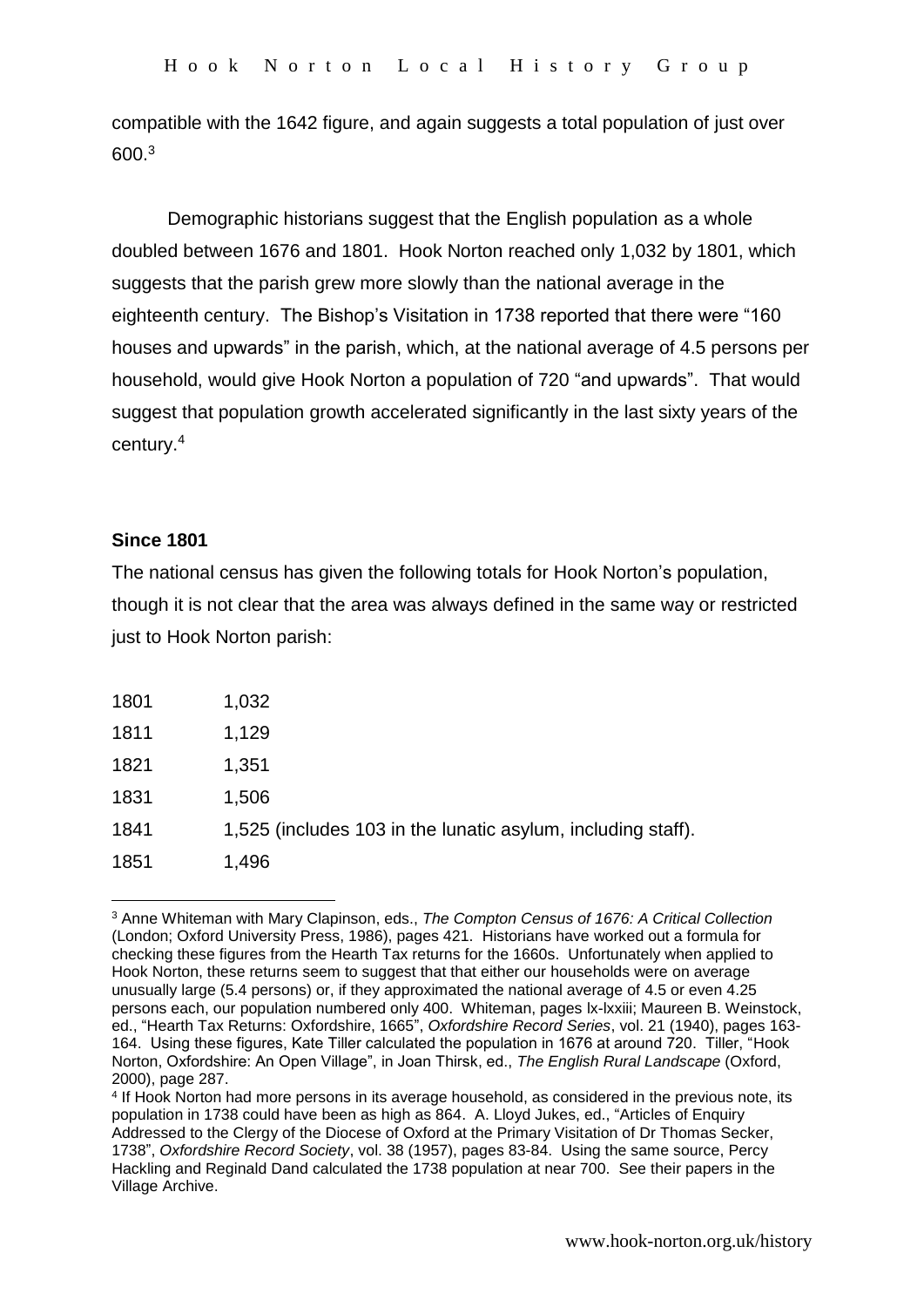| 1861 | 1,393                    |                                      |
|------|--------------------------|--------------------------------------|
| 1871 | 1,259                    |                                      |
| 1881 | 1,232                    |                                      |
| 1891 | 1,265                    |                                      |
| 1901 | 1,386                    |                                      |
| 1911 | 1,349                    |                                      |
| 1921 | 1,236                    | Average household size: 3.73 persons |
| 1931 | 1,153                    | Average household size: 3.38 persons |
| 1941 | No census during the war |                                      |
| 1951 | 1,249                    |                                      |
| 1961 | 1,198                    |                                      |
| 1971 | 1,361                    |                                      |
| 1981 | 1,856                    |                                      |
| 1991 |                          |                                      |
| 2001 | 2,001                    | Average household size: 2.46 persons |
| 2011 | 2,596                    | Average household size: 2.42 persons |
|      |                          |                                      |

This schedule reveals a 46 per cent increase in the first three decades of the nineteenth century, followed by a long slow decline that reflected the departure of many both for the cities and abroad. The process went into reverse only after 1961. The greatest proportionate increase in population came in the 1970s, when the 1,361 of 1971 increased by over 36 per cent, compared with just under 30 per cent in the first decade of this century.

## **Hooky's Population in 2011**

The census of 2011 put Hook Norton in a ward somewhat larger than the parish by including Wigginton and South Newington. Thus the figures it records exaggerated the size of Hook Norton's population, though it would be surprising if it distorted markedly the make-up of the population.

In the 2011 census the population of Hook Norton of 2,596, 52% of whom were female and 48% male. The average (mean) age was 43, while the median age was higher at 46. Nearly one in five of the population were aged 65 or over, twelve per cent were under 10 and another ten per cent were between 10 and 18. Of those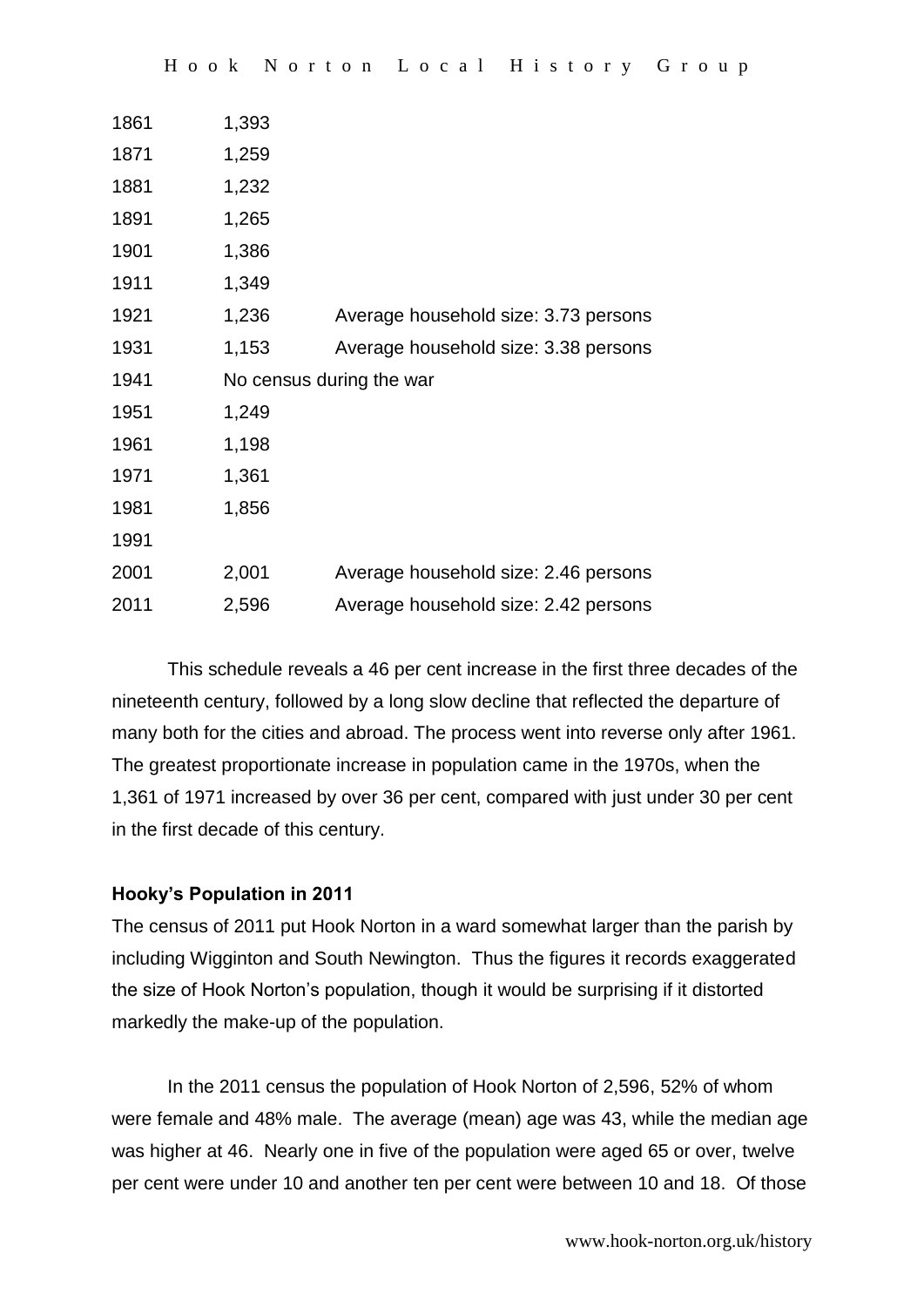between the ages of 16 and 74, one in six were retired and only 1.7% unemployed; eight per cent of the population were over the age of 74 and presumed "economically inactive". Virtually 87% of the population enjoyed good or very good health.

Nine out of ten of us were born in England, and about 4% in other parts of the UK or Ireland. Other birthplaces included South Africa, Australia and the United States – with about twelve people each – and half that for Pakistan and Hong Kong. Over 99% of people living in Hook Norton spoke English. The other languages reported included French, German, Japanese and Afrikaans.

Two-thirds of us considered ourselves Christian, and 0.5% were Buddhist. About a quarter declared "No Religion", only a handful described themselves as Agnostic or Humanist, and 184 people did not mention religion at all. Nine people identified themselves as Jedi Knights.

Sixty per cent of adults were married, eight per cent cohabited with a member of the opposite sex, and under one per cent lived with a partner of the same sex. Seventeen per cent were single and had never married or been in a registered same sex partnership; six and a half per cent were separated or divorced. There were 103 widowed people living in Hook Norton (4%). On average, about two and a half people resided in each of the 1,071 households.

Of the 1,154 dwellings in the ward, just over 7% of them were owned by "nonusual residents". Of the 2,596 residents, about 100 had a second address in the UK and fifty outside it. Over ninety per cent of households had a car or van, forty per cent had two, and nearly twenty per cent had more than two. Thirty-three households had no central heating.

Detailed information is available on many other subjects, not all of it easy to understand, but including categories of employment, numbers on benefits of various kinds, and living conditions. It may be found most conveniently on the Office of National Statistics website, at [www.neighbourhood.statistics.gov.uk/dissemination.](http://www.neighbourhood.statistics.gov.uk/dissemination)

#### **© Donald Ratcliffe**